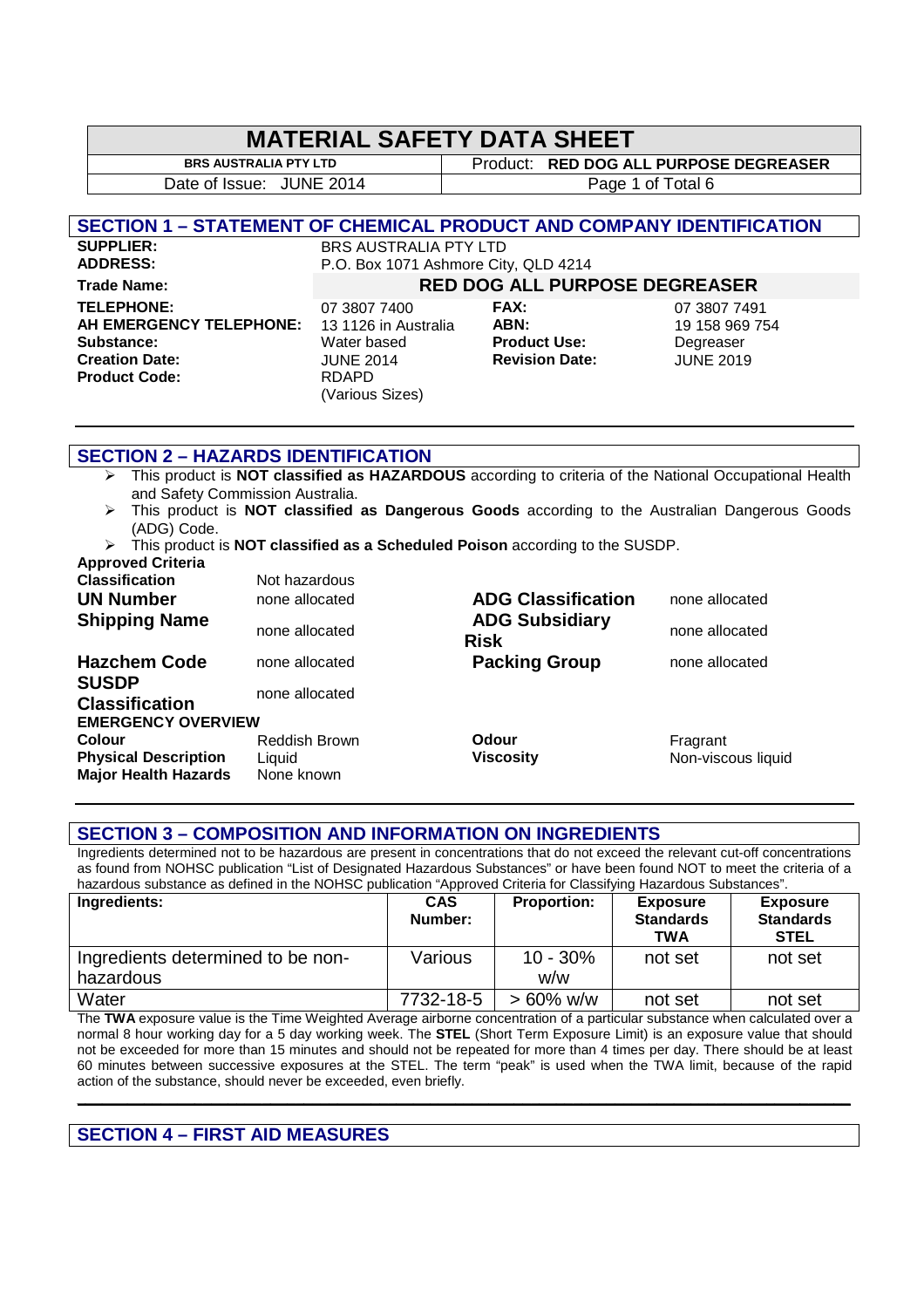|                                                   | <b>MATERIAL SAFETY DATA SHEET</b>                                                                                                                                                                                                                                                                         |                                                                                     |  |
|---------------------------------------------------|-----------------------------------------------------------------------------------------------------------------------------------------------------------------------------------------------------------------------------------------------------------------------------------------------------------|-------------------------------------------------------------------------------------|--|
| <b>BRS AUSTRALIA PTY LTD</b>                      |                                                                                                                                                                                                                                                                                                           | Product:<br><b>RED DOG ALL PURPOSE DEGREASER</b>                                    |  |
|                                                   | Date of Issue: JUNE 2014                                                                                                                                                                                                                                                                                  | Page 2 of Total 6                                                                   |  |
| <b>Scheduled Poisons</b>                          | Poisons Information Centre in each Australian State capital city or in Christchurch, New<br>Zealand can provide additional assistance for scheduled poisons. (Phone Australia<br>131126 or New Zealand 03 474 7000).                                                                                      |                                                                                     |  |
| <b>First Aid Facilities</b>                       | Normal washroom facilities.                                                                                                                                                                                                                                                                               |                                                                                     |  |
| <b>Skin contact</b>                               | Wash skin with plenty of water. Remove contaminated clothing and wash before re-use.<br>Seek medical advice (e.g. doctor) if irritation, burning or redness develops.                                                                                                                                     |                                                                                     |  |
| Eye contact                                       | Immediately irrigate with copious quantities of water for at least 20 minutes. Eyelids to be<br>held open. Seek medical advice (e.g. ophthalmologist).                                                                                                                                                    |                                                                                     |  |
| Ingestion                                         | Do NOT induce vomiting. Do NOT attempt to give anything by mouth to an unconscious<br>person. Rinse mouth thoroughly with water immediately. Give water to drink. If vomiting<br>occurs, give further water to achieve effective dilution. Seek medical advice (e.g. doctor).                             |                                                                                     |  |
| <b>Inhalation</b>                                 | occur.                                                                                                                                                                                                                                                                                                    | Remove victim to fresh air away from exposure. Obtain medical attention if symptoms |  |
| <b>Advice to Doctor</b>                           | No specific antidote. Treat symptomatically. All treatments should be based on observed<br>signs and symptoms of distress of the patient. Poisons Information Centre in each<br>Australian State capital city or in Christchurch, New Zealand can provide additional<br>assistance for scheduled poisons. |                                                                                     |  |
| Aggravated<br><b>Medical</b><br><b>Conditions</b> | None known.                                                                                                                                                                                                                                                                                               |                                                                                     |  |

# **SECTION 5 – FIRE FIGHTING MEASURES**

| <b>Fire and Explosion</b><br><b>Hazards</b> | Water based. Not combustible. However if involved in a fire will emit toxic<br>fumes.                                                                                                                                              |
|---------------------------------------------|------------------------------------------------------------------------------------------------------------------------------------------------------------------------------------------------------------------------------------|
| <b>Extinguishing</b><br>Media               | Use an extinguishing media suitable for surrounding fires.                                                                                                                                                                         |
| <b>Fire Fighting</b>                        | Keep containers exposed to extreme heat cool with water spray. Fire fighters to wear<br>self-contained breathing apparatus if risk of exposure to products of combustion or<br>decomposition. Evacuate area - move upwind of fire. |
| <b>Flash Point</b>                          | None - does not support combustion.                                                                                                                                                                                                |

# **SECTION 6 – ACCIDENTAL RELEASE MEASURES**

| <b>Emergency</b>            |                                                                                                                                                                                                                                                                                                                                                                                                                                                                                                                                                                                                                                                                                                                                                                                                                                                                                                                                                                                                                        |
|-----------------------------|------------------------------------------------------------------------------------------------------------------------------------------------------------------------------------------------------------------------------------------------------------------------------------------------------------------------------------------------------------------------------------------------------------------------------------------------------------------------------------------------------------------------------------------------------------------------------------------------------------------------------------------------------------------------------------------------------------------------------------------------------------------------------------------------------------------------------------------------------------------------------------------------------------------------------------------------------------------------------------------------------------------------|
| <b>Procedures</b>           | No HAZCHEM code.                                                                                                                                                                                                                                                                                                                                                                                                                                                                                                                                                                                                                                                                                                                                                                                                                                                                                                                                                                                                       |
| <b>Occupational Release</b> | Minor spills do not normally need any special clean-up measures.<br>In the event of a major spill, prevent spillage from entering drains or water courses. For<br>large spills, or tank rupture, consider initial evacuation distance of 200 metres in all<br>directions. Stop leak if safe to do so. If available, use water spray to disperse vapour.<br>Wear appropriate protective equipment as in section 8 below to prevent skin and eye<br>contamination. Spilt material may result in a slip hazard and should be absorbed into<br>dry, inert material (e.g. sand, earth or vermiculite), which then can be put into<br>appropriately labeled drums for disposal by an approved agent according to local<br>conditions. Residual deposits will remain slippery. Wash area down with excess water. If<br>contamination of sewers or waterways has occurred advise the local emergency<br>services. In the event of a large spillage notify the local environment protection authority<br>or emergency services. |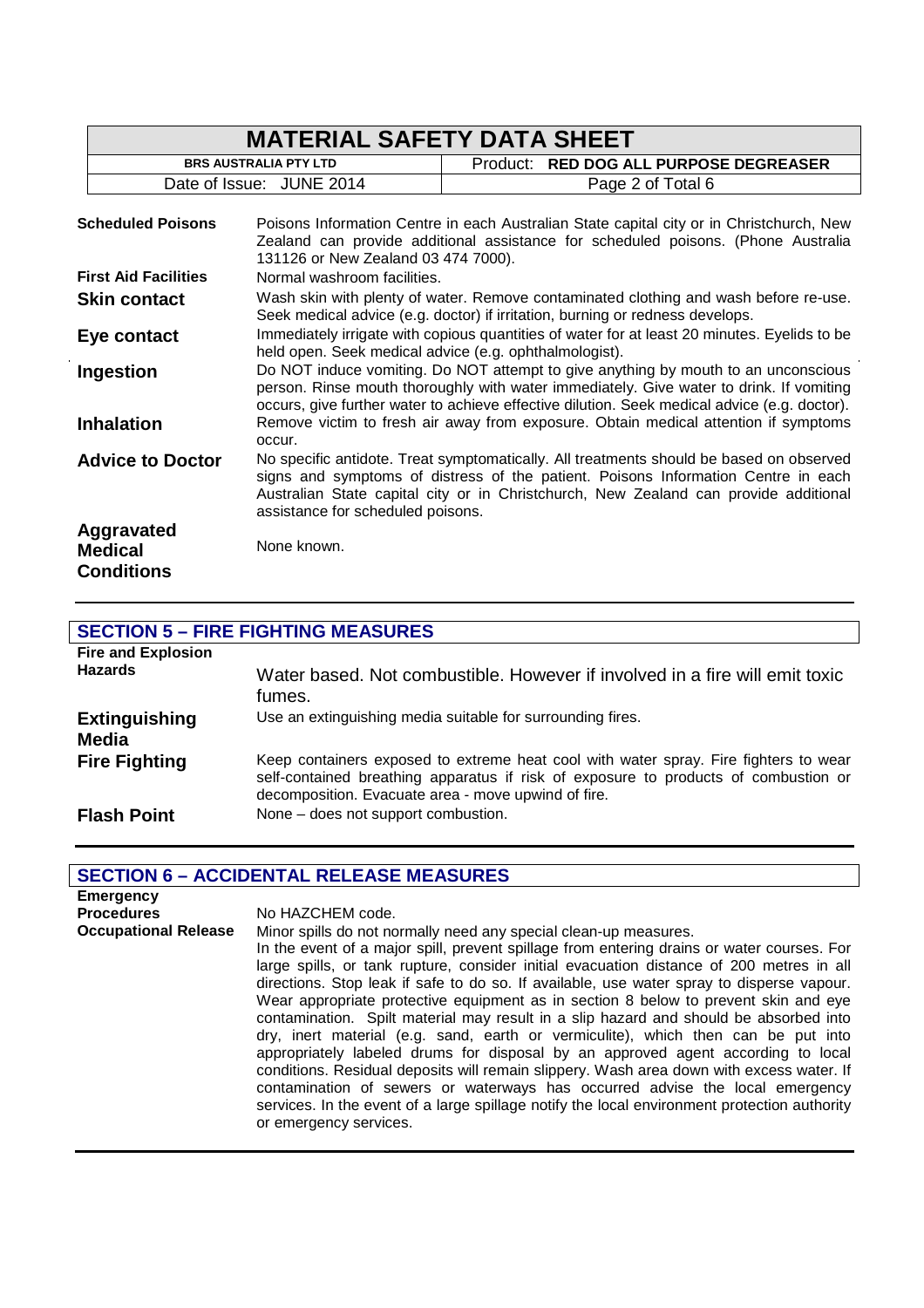|                               |                                                                                                                                                                | <b>MATERIAL SAFETY DATA SHEET</b>                                                                                                                                               |  |
|-------------------------------|----------------------------------------------------------------------------------------------------------------------------------------------------------------|---------------------------------------------------------------------------------------------------------------------------------------------------------------------------------|--|
|                               | <b>BRS AUSTRALIA PTY LTD</b>                                                                                                                                   | Product: RED DOG ALL PURPOSE DEGREASER                                                                                                                                          |  |
|                               | Date of Issue: JUNE 2014                                                                                                                                       | Page 3 of Total 6                                                                                                                                                               |  |
|                               |                                                                                                                                                                |                                                                                                                                                                                 |  |
| <b>Handling</b>               | <b>SECTION 7 - HANDLING AND STORAGE</b>                                                                                                                        | Avoid contact with incompatible materials. When handling, DO NOT eat, drink or smoke.                                                                                           |  |
|                               |                                                                                                                                                                | Keep containers closed at all times. Avoid physical damage to containers. Always wash                                                                                           |  |
|                               | hands with water after handling.                                                                                                                               |                                                                                                                                                                                 |  |
| <b>Storage</b>                |                                                                                                                                                                | Store in a cool, dry, place with good ventilation. Avoid storing in aluminum and light alloy                                                                                    |  |
|                               | at all times - check regularly for leaks.                                                                                                                      | containers. Store away from incompatible materials (Section 10). Keep containers closed                                                                                         |  |
|                               |                                                                                                                                                                |                                                                                                                                                                                 |  |
|                               |                                                                                                                                                                |                                                                                                                                                                                 |  |
|                               |                                                                                                                                                                | <b>SECTION 8 - EXPOSURE CONTROLS AND PERSONAL PROTECTION</b>                                                                                                                    |  |
| <b>Exposure Limits</b>        |                                                                                                                                                                | National Occupational Exposure Limits, as published by National                                                                                                                 |  |
|                               | Occupational Health & Safety Commission:                                                                                                                       |                                                                                                                                                                                 |  |
|                               |                                                                                                                                                                | Time-weighted Average (TWA): None established for specific product.<br>See SECTION 3 for Exposure Limits of individual ingredients.                                             |  |
|                               |                                                                                                                                                                |                                                                                                                                                                                 |  |
|                               | Short Term Exposure Limit (STEL): None established for specific<br>product.                                                                                    |                                                                                                                                                                                 |  |
|                               | See SECTION 3 for Exposure Limits of individual ingredients.                                                                                                   |                                                                                                                                                                                 |  |
| <b>Biological Limit Value</b> | None established for product.                                                                                                                                  |                                                                                                                                                                                 |  |
| <b>Engineering</b>            | Ensure ventilation is adequate to maintain air concentrations below exposure standards.                                                                        |                                                                                                                                                                                 |  |
| <b>Controls</b>               | Avoid generating mists of the product. Use only in a well-ventilated area. Ensure airflow,<br>where this product is used, is directed away from the operators. |                                                                                                                                                                                 |  |
| <b>Personal Protective</b>    | This product is not classified as hazardous according to the criteria of Worksafe                                                                              |                                                                                                                                                                                 |  |
| <b>Equipment</b>              |                                                                                                                                                                | Australia. Use good occupational work practice. The use of protective clothing and                                                                                              |  |
|                               |                                                                                                                                                                | equipment depends upon the degree and nature of exposure. Final choice of appropriate<br>protection will vary according to individual circumstances i.e. methods of handling or |  |
|                               |                                                                                                                                                                | engineering controls and according to risk assessments undertaken. The following                                                                                                |  |
|                               | protective equipment should be available;                                                                                                                      |                                                                                                                                                                                 |  |
| <b>Eye Protection</b>         |                                                                                                                                                                | Generally not required to handle the product as per label directions.                                                                                                           |  |
|                               |                                                                                                                                                                | The use of safety glasses with side shield protection, goggles or face shield is                                                                                                |  |
|                               |                                                                                                                                                                | recommended to handle in quantity, cleaning up spills, decanting, etc. Contact lenses                                                                                           |  |
|                               |                                                                                                                                                                | pose a special hazard; soft lenses may absorb irritants and all lenses concentrate them.                                                                                        |  |
| <b>Skin Protection</b>        |                                                                                                                                                                |                                                                                                                                                                                 |  |
|                               |                                                                                                                                                                | Generally not required to handle the product as per label directions.<br>Overalls, work boots and gloves are recommended for handling the concentrated                          |  |
|                               |                                                                                                                                                                | product (as per AS/NZS 2161, or as recommended by supplier) to handle in quantity,                                                                                              |  |
|                               | cleaning up spills, decanting, etc.                                                                                                                            |                                                                                                                                                                                 |  |
| <b>Protective Material</b>    |                                                                                                                                                                | Material suitable for detergent contact - Butyl rubber, Natural Latex, Neoprene, PVC,                                                                                           |  |
| <b>Types</b>                  | and Nitrite.                                                                                                                                                   |                                                                                                                                                                                 |  |
| <b>Respirator</b>             |                                                                                                                                                                | Generally not required to handle the product as per label directions.                                                                                                           |  |
|                               |                                                                                                                                                                |                                                                                                                                                                                 |  |

|                         | <b>SECTION 9 - PHYSICAL AND CHEMICAL PROPERTIES</b> |                         |                    |  |
|-------------------------|-----------------------------------------------------|-------------------------|--------------------|--|
| <b>Physical State</b>   | liauid                                              | <b>Colour</b>           | Reddish in colour  |  |
| <b>Odour</b>            | Mild/Non offensive odour                            | <b>Specific Gravity</b> | 1.0 $@$ 25 °C      |  |
| <b>Boiling Point</b>    | Approximately 100 °C                                | <b>Freezing Point</b>   | Approximately 0 °C |  |
| <b>Vapour Pressure</b>  | Not available                                       | <b>Vapour Density</b>   | Not available      |  |
| Flash Point             | Not flammable                                       | <b>Flammable Limits</b> | None               |  |
| <b>Water Solubility</b> | Miscible in all proportions                         | рH                      | $6.5 - 7.5$ neat   |  |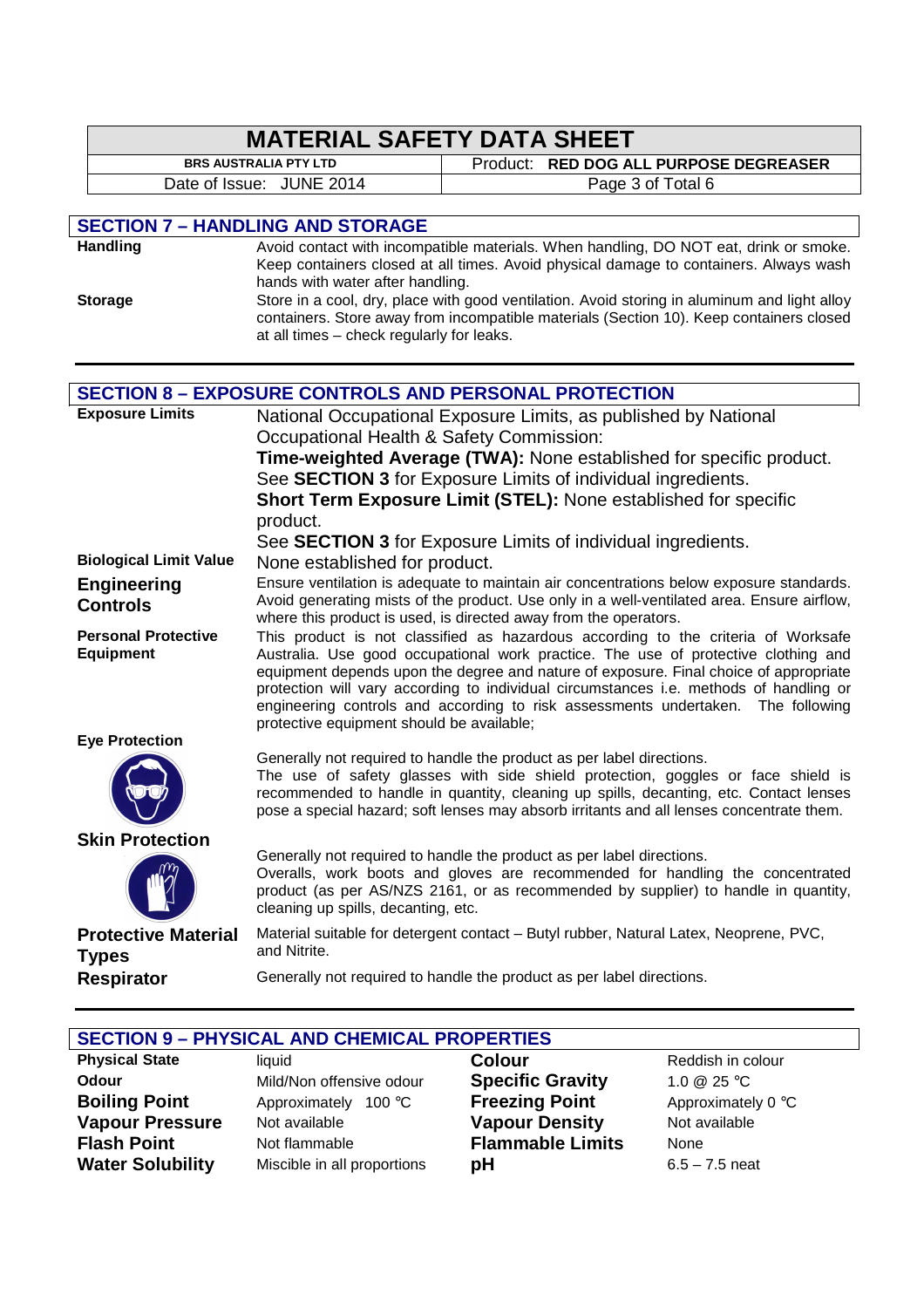| <b>MATERIAL SAFETY DATA SHEET</b> |  |
|-----------------------------------|--|
|-----------------------------------|--|

Date of Issue: JUNE 2014 Page 4 of Total 6

**BRS AUSTRALIA PTY LTD** Product: **RED DOG ALL PURPOSE DEGREASER** 

# **Volatile Organic Compounds (VOC)**

# 0 % v/v

**Coefficient of Water/Oil Distribution** Not available **Viscosity Not available Odour Threshold** Not available **Evaporation Rate** Not available **Per Cent Volatile** Ca 90 % v/v

| <b>SECTION 10 - STABILITY AND REACTIVITY</b> |                                                                                  |  |
|----------------------------------------------|----------------------------------------------------------------------------------|--|
| <b>Chemical Stability</b>                    | Stable at normal temperatures and pressure.                                      |  |
| <b>Conditions to</b>                         | May corrode mild steel, copper, aluminium and zinc fittings.                     |  |
| Avoid                                        |                                                                                  |  |
| Incompatible                                 | Strong oxidizing agents.                                                         |  |
| <b>Materials</b>                             |                                                                                  |  |
| <b>Hazardous</b>                             | Product can decompose on combustion to form Carbon Monoxide, Carbon Dioxide, and |  |
| <b>Decomposition</b>                         | other possibly toxic gases and vapors.                                           |  |
| <b>Hazardous</b>                             | None known.                                                                      |  |
| <b>Reactions</b>                             |                                                                                  |  |

**SECTION 11 – TOXICOLOGICAL INFORMATION**

| PRODUCT MIXTURE INFORMATION                      |                                                                                                                                                                                                    |
|--------------------------------------------------|----------------------------------------------------------------------------------------------------------------------------------------------------------------------------------------------------|
| <b>Local Effects</b>                             | Mild irritant: eye, skin, inhalation and ingestion.                                                                                                                                                |
| <b>Target Organs</b><br>POTENTIAL HEALTH EFFECTS | Eyes, mucous membranes, skin, lungs.                                                                                                                                                               |
| Ingestion                                        |                                                                                                                                                                                                    |
| short term<br>exposure<br>long term exposure     | Swallowing large amounts of this product can cause stomach irritation,<br>nausea and diarrhoea.<br>No information available.                                                                       |
| <b>Skin contact</b>                              |                                                                                                                                                                                                    |
| short term<br>exposure                           | Concentrated product may cause skin irritation. Prolonged contact with<br>concentrated solutions may be irritating. Properly diluted wash solutions<br>not expected to be irritating.              |
| long term exposure                               | Prolonged and repeated skin contact with solutions may induce<br>eczematoid dermatitis in certain individuals.                                                                                     |
| Eye contact                                      |                                                                                                                                                                                                    |
| short term<br>exposure                           | This product may cause eye irritation, watering, redness.                                                                                                                                          |
| long term exposure                               | No information available.                                                                                                                                                                          |
| <b>Inhalation</b>                                |                                                                                                                                                                                                    |
| short term<br>exposure                           | No vapour or mist generally associated with liquid form of the product -<br>water based. Exposure to intentionally generated mists of this product<br>may cause slight nose and throat irritation. |
| long term exposure                               | No information available.                                                                                                                                                                          |
| <b>Carcinogen Status</b>                         |                                                                                                                                                                                                    |
| <b>NOHSC</b>                                     | No significant ingredient is classified as carcinogenic by NOHSC.                                                                                                                                  |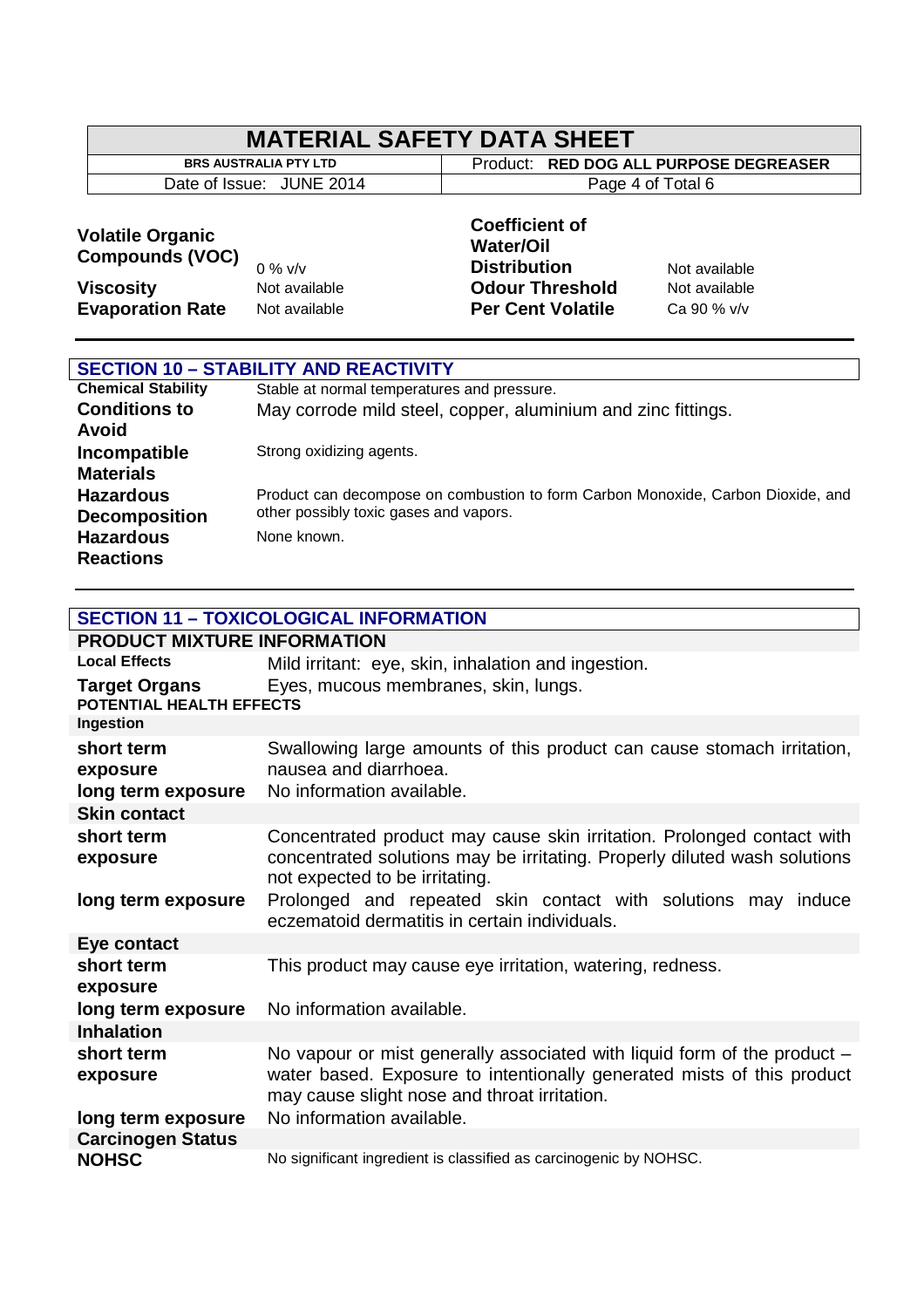| <b>MATERIAL SAFETY DATA SHEET</b>                                                                                                                                                          |                                                                  |                                                                 |  |
|--------------------------------------------------------------------------------------------------------------------------------------------------------------------------------------------|------------------------------------------------------------------|-----------------------------------------------------------------|--|
| <b>BRS AUSTRALIA PTY LTD</b>                                                                                                                                                               |                                                                  | Product: RED DOG ALL PURPOSE DEGREASER                          |  |
| Date of Issue: JUNE 2014                                                                                                                                                                   |                                                                  | Page 5 of Total 6                                               |  |
| <b>NTP</b>                                                                                                                                                                                 |                                                                  | No significant ingredient is classified as carcinogenic by NTP. |  |
| <b>IARC</b>                                                                                                                                                                                | No significant ingredient is classified as carcinogenic by IARC. |                                                                 |  |
| <b>Medical conditions</b>                                                                                                                                                                  |                                                                  |                                                                 |  |
| aggravated by<br>exposure                                                                                                                                                                  | No information available.                                        |                                                                 |  |
| <b>CLASSIFICATION OF INDIVIDUAL INGREDIENTS</b>                                                                                                                                            |                                                                  |                                                                 |  |
| NOTE:This information relates to each individual ingredient, when evaluated as pure<br>undiluted chemical. See SECTION 3 for actual proportions of ingredients present in this<br>product. |                                                                  |                                                                 |  |
| <b>Ingredients</b>                                                                                                                                                                         |                                                                  | R-Phrases.                                                      |  |
| 100% Non-hazardous ingredients                                                                                                                                                             |                                                                  | <b>None</b>                                                     |  |

# **SECTION 12 – ECOLOGICAL INFORMATION**

| <b>Fish toxicity</b>          | None available for specific product.                                 |  |  |
|-------------------------------|----------------------------------------------------------------------|--|--|
| <b>Algae toxicity</b>         | None available for specific product.                                 |  |  |
| <b>Invertebrates toxicity</b> | None available for specific product.                                 |  |  |
| <b>Toxicity to Bacteria</b>   | None available for specific product.                                 |  |  |
| <b>OECD Biological</b>        |                                                                      |  |  |
| degradation                   | Individual components stated to be biodegradable.                    |  |  |
| General                       | Product miscible in all proportions with water. AS WITH ANY CHEMICAL |  |  |
|                               | PRODUCT, DO NOT DISCHARGE BULK QUANTITIES INTO DRAINS,               |  |  |
|                               | WATERWAYS, SEWER OR ENVIRONMENT. Inform local authorities if         |  |  |
|                               |                                                                      |  |  |
|                               | this occurs.                                                         |  |  |

## **SECTION 13 – DISPOSAL CONSIDERATIONS**

**Disposal** To dispose of quantities of undiluted product, refer to State Land Waste Management Authority. Transfer product residues to a labelled, sealed container for disposal or recovery. Waste disposal must be by an accredited contractor. As with any chemical, do not put down the drain in quantity. The small quantities contained in wash solutions (when used as directed) can generally be handled by conventional sewage systems, septics, and grey water systems. For larger scale use, eg. Commercial laundry operations, a recycled water system is often recommended, or Trade Waste License obtained for disposal to sewer.

# **SECTION 14 – TRANSPORT INFORMATION**

### **Transport Information Road & Rail Transport**

Not classified as a Dangerous Good according to the Australian Code for the Transport of Dangerous Goods by Road or Rail.

### **Marine Transport**

Not classified as a Dangerous Good by the criteria of the International Maritime Dangerous Goods Code (IMDG Code) for transport by sea.

### **Air Transport**

Not classified as a Dangerous Good by the criteria of the International Air Transport Association (IATA) Dangerous Goods Regulation for transport by Air.